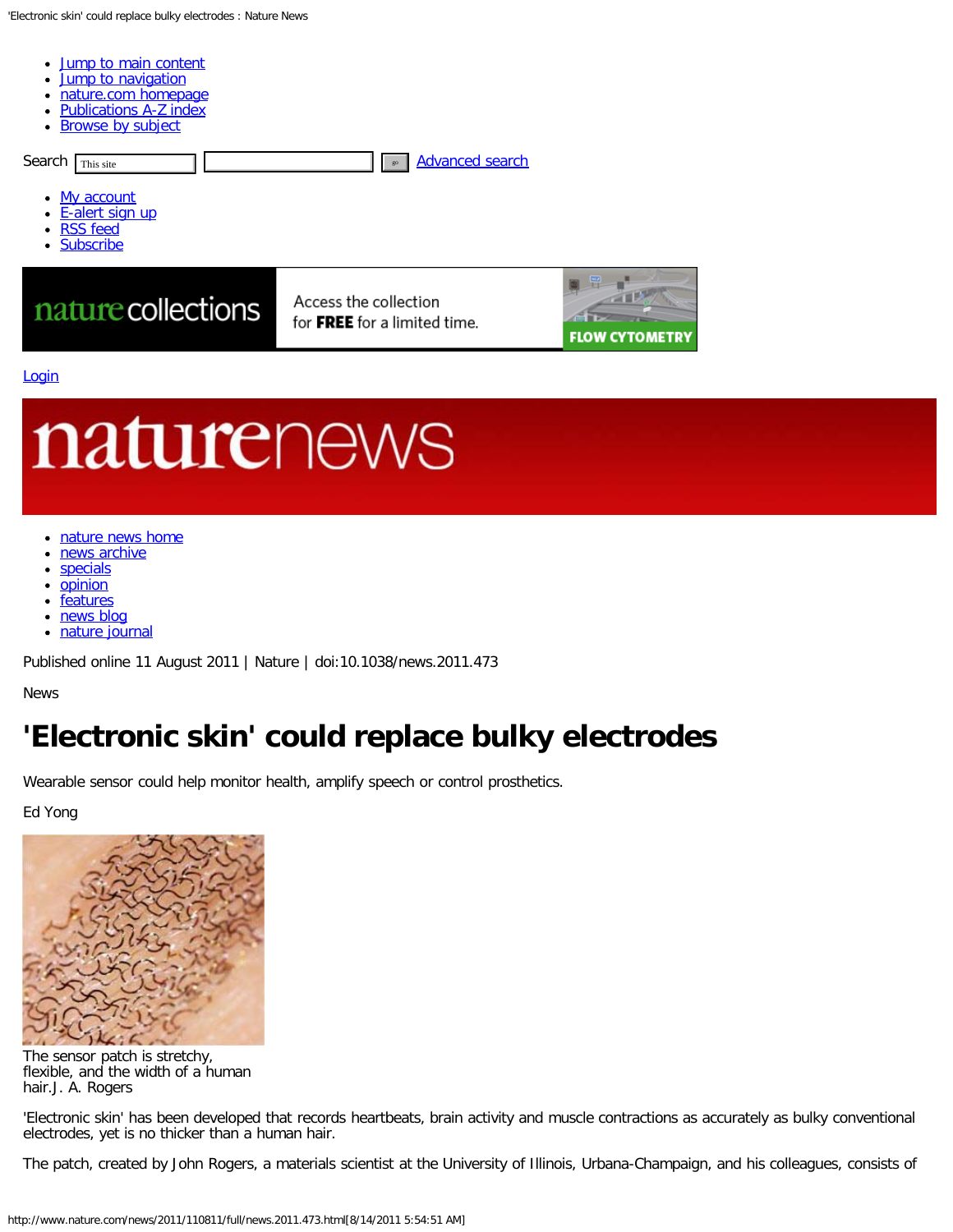a flexible and stretchy lattice of sensor-laden circuits. It can be applied and removed like a temporary tattoo, and sticks to skin without adhesives.

So far, it can only be used for a few days at a time, but researchers hope that the technology could one day allow doctors to monitor patients' health without wires or clunky equipment.

The electronic skin can also do things that conventional medical sensors cannot. When placed on the throat, for example, it senses spoken words well enough to control a simple computer game.

"We focused on the throat because it really highlights the mechanical invisibility of these epidermal electronics, even on a sensitive part of the body," says Rogers. The study is published today in the journal Science<sup>[1](#page-1-0)</sup>.

The device might be used to help people with laryngeal diseases communicate, to monitor premature babies, or to enhance the control of prosthetics. Rogers is also collaborating with physical therapists to use the skin to induce muscle contractions in regions of the body that have degenerated.

Stéphanie Lacour, an engineer at the University of Cambridge, UK, says it's exciting work. "This is a key demonstration that highperformance electronics can be designed to mechanically mimic biological tissues and yet function reliably. It will be likely to help in designing unnoticeable yet high-tech wearable systems."

# **Thin skinned**

Rogers's team has worked on flexible electronic circuits for around 15 years, and recently turned to creating machines that mimic human skin. "It was a natural evolution of what we've been doing," says Rogers. "Skin is just an interesting material."

The electronic skin consists of sensors, antennae, light-emitting diodes and other components, sandwiched between two protective layers. It is powered by embedded solar cells or by inductive coils that can be used to generate current wirelessly.

The sandwich sits on a stretchy sheet of polyester designed to match the physical properties of skin. "To my knowledge, this is the softest substrate ever to carry complex, functional electronic circuitry," says Lacour.

The device is less than 40 micrometres thick, making it far more flexible than the brittle, millimetre-thick silicon chips that comprise most electronics. "At this scale, something that would otherwise be brittle is completely floppy," says Rogers. "You can trick the system into behaving like tissue even if it uses these tiny, rigid pieces of silicon."

The device is thin enough to stick to skin using only the short-range van der Waals forces that hold molecules together, as the forces that threaten to detach it are 10 million times weaker than they would be for a chip a millimetre thick. The circuits are fashioned as a net of narrow S-shaped filaments, so they can stretch and contract without breaking.

ADVERTISEMENT

The team is now working on adding new components, including piezoelectric devices that are powered by body movements, batteries, and wireless communicators for uploading data or commands.

One major downside is that the continual shedding of skin cells means that the patch falls off after a few days. The researchers are looking for ways around this, so they can be worn for months at a time.

The electronic skin is also expensive to make, but Rogers hopes that the patches could eventually be mass-produced. "We're building on existing technology rather than reinventing it, so I think the technical hurdles to commercial manufacture are lower than you'd ordinarily see."

### <span id="page-1-0"></span>**References**

1. Kim, D.-H. et al., Science 333, 838-843 (2011).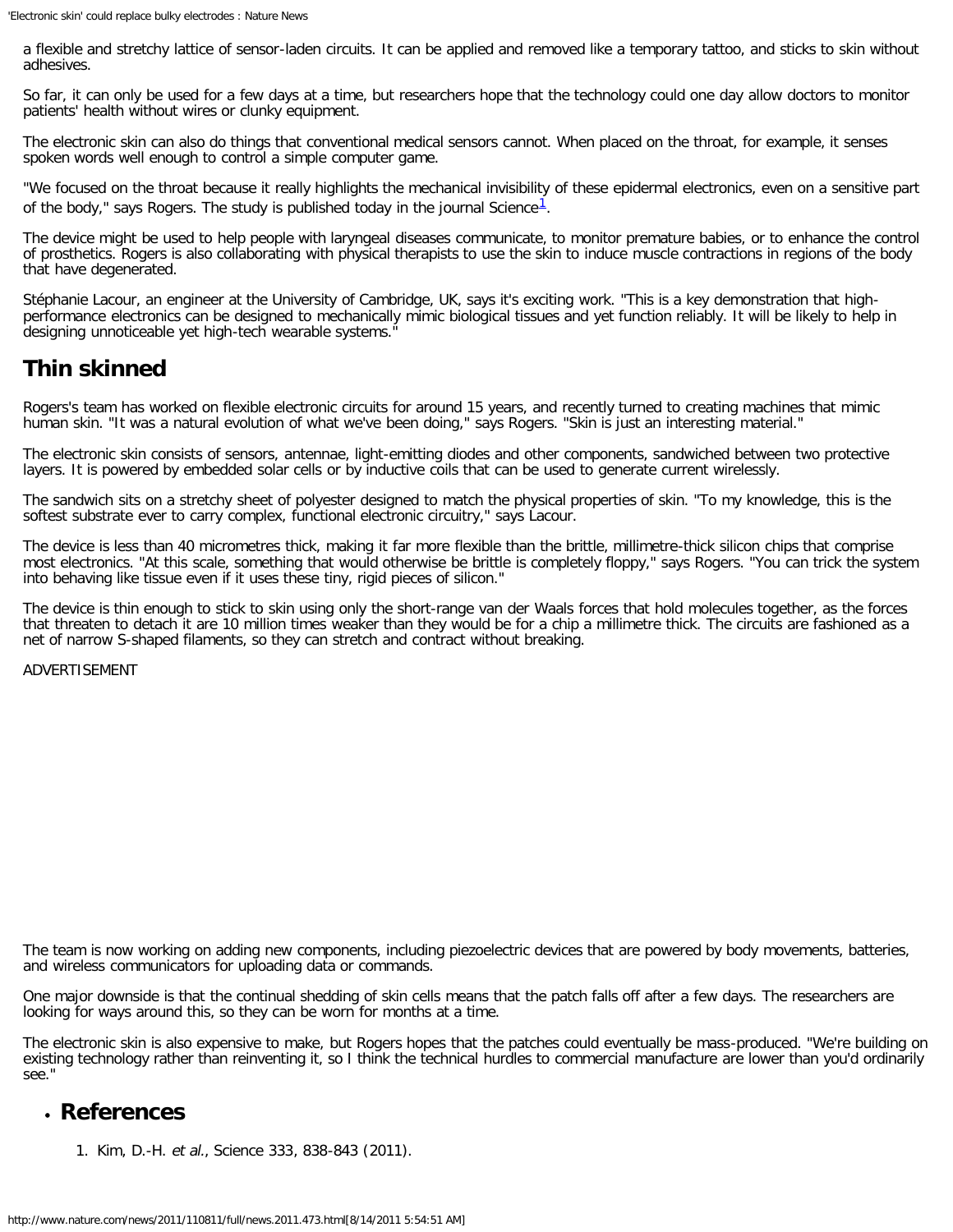# <span id="page-2-2"></span><span id="page-2-0"></span>**[Comments](#page-2-2)**

If you find something abusive or inappropriate or which does not otherwise comply with our [Terms](http://www.nature.com/info/tandc.html) or [Community Guidelines](http://www.nature.com/info/community-guidelines.html), please select the relevant 'Report this comment' link.

Comments on this thread are vetted after posting.

 $*$  [#25755](#page-0-0)

Nice Article

- o [Report this comment](http://www.nature.com/news/report/index.html?comment=25755&doi=10.1038/news.2011.473)
- 2011-08-12 02:19:37 AM
- Posted by: Vandana aa

[#25759](#page-0-0)

great

TRAN NGUYEN NGOC TRANG tn.ngoc.trang@gmail.com

- o [Report this comment](http://www.nature.com/news/report/index.html?comment=25759&doi=10.1038/news.2011.473)
- 2011-08-12 06:23:22 AM
- Posted by: TRAN NGUYEN NGOC TRANG
- $*$  [#25760](#page-0-0)

more details

TRAN NGUYEN NGOC TRANG tn.ngoc.trang@gmail.com

- [Report this comment](http://www.nature.com/news/report/index.html?comment=25760&doi=10.1038/news.2011.473)
- 2011-08-12 06:24:12 AM
- Posted by: TRAN NGUYEN NGOC TRANG

## **Add your own comment**

This is a public forum. Please keep to our [Community Guidelines.](http://www.nature.com/info/community-guidelines.html) You can be controversial, but please don't get personal or offensive and do keep it brief. Remember our threads are for feedback and discussion - not for publishing papers, press releases or advertisements.

You need to be registered with Nature to leave a comment. Please log in or register as a new user. You will be re-directed back to this page.

- [Log in / register](http://www.nature.com/news/login/index.html)
- <span id="page-2-1"></span>**[comments](#page-2-2)** [on this story](#page-2-2)
- **Stories by subject**
	- o [Health and medicine](http://www.nature.com/news/archive/subject/news_s10.html)
	- o [Technology](http://www.nature.com/news/archive/subject/news_s16.html)
- **Stories by keywords**
	- o [electronic skin](http://www.nature.com/news/archive/keyword/electronic+skin.html)
	- o [medical sensors](http://www.nature.com/news/archive/keyword/medical+sensors.html)
	- [wearable technology](http://www.nature.com/news/archive/keyword/wearable+technology.html)
- **This article elsewhere**
	- o [Blogs linking to this article](http://www.technorati.com/search/http://www.nature.com/news/2011/110811/full/news.2011.473.html)
	- o **Add** to Connotea
	- o **[Add to Digg](http://digg.com/submit?phase=2&url=http://www.nature.com/news/2011/110811/full/news.2011.473.html)**
	- o **[Add to Facebook](http://www.facebook.com/sharer.php?u=http://www.nature.com/news/2011/110811/full/news.2011.473.html&t=)**
	- o **[Add to Newsvine](http://www.newsvine.com/_tools/seed?popoff=0&u=http://www.nature.com/news/2011/110811/full/news.2011.473.html)**
	- o [Add to Del.icio.us](http://del.icio.us/post?url=http://www.nature.com/news/2011/110811/full/news.2011.473.html)
	- [Add to Twitter](http://twitter.com/home?status=http://www.nature.com/news/2011/110811/full/news.2011.473.html)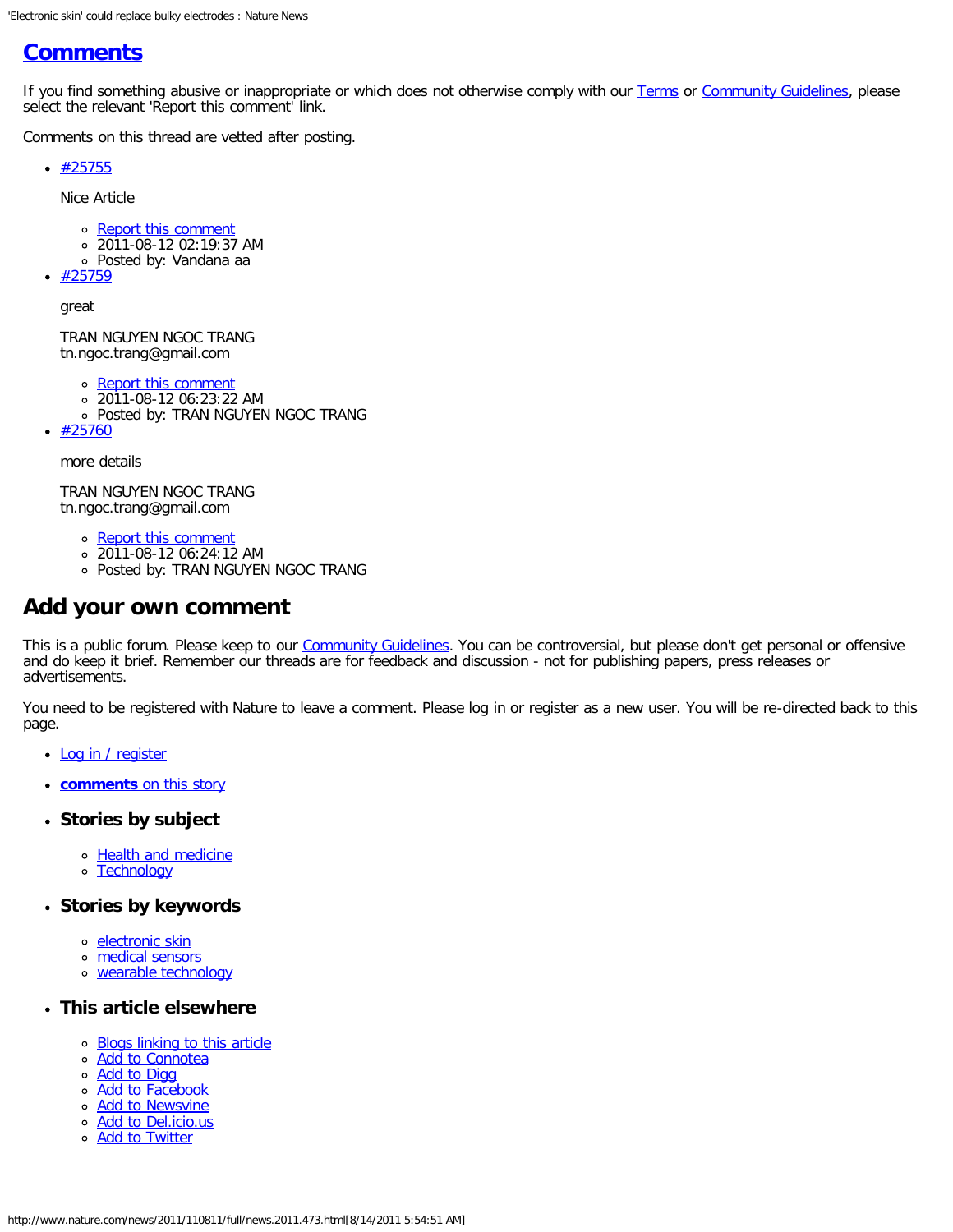# **Recent activity**

## **most recent stories**

- [Close-up of Vesta poses puzzle](http://www.nature.com/news/2011/110812/full/news.2011.480.html) 12 August 2011
- **[Little Mexican reserve boasts big recovery](http://www.nature.com/news/2011/110812/full/news.2011.479.html)** 12 August 2011
- **[Toni Scarpa: reviewing peer review](http://www.nature.com/news/2011/110812/full/news.2011.475.html)** 12 August 2011
- [Did reptile swimmer show mother love?](http://www.nature.com/news/2011/110811/full/news.2011.478.html) 11 August 2011
- ['Electronic skin' could replace bulky electrodes](#page-0-0) 11 August 2011

## **commented stories**

- [Climate-change politics: The sceptic meets his match](http://www.nature.com/news/2011/110727/full/475440a.html) [22 comments](http://www.nature.com/news/2011/110727/full/475440a.html#comments) 27 July 2011
- **[Early Earth may have had two moons](http://www.nature.com/news/2011/110803/full/news.2011.456.html) [20 comments](http://www.nature.com/news/2011/110803/full/news.2011.456.html#comments) 03 August 2011**
- [Archaeopteryx](http://www.nature.com/news/2011/110727/full/news.2011.443.html) [no longer first bird](http://www.nature.com/news/2011/110727/full/news.2011.443.html) [17 comments](http://www.nature.com/news/2011/110727/full/news.2011.443.html#comments) 27 July 2011
- [Antibodies linked to long-term Lyme symptoms](http://www.nature.com/news/2011/110805/full/news.2011.463.html) [13 comments](http://www.nature.com/news/2011/110805/full/news.2011.463.html#comments) 05 August 2011
- [The search for alien intelligence: SETI is dead long live SETI](http://www.nature.com/news/2011/110727/full/475442a.html) [11 comments](http://www.nature.com/news/2011/110727/full/475442a.html#comments) 27 July 2011

# **[nature](http://www.nature.com/naturejobs/) [jobs](http://www.nature.com/naturejobs/)**

#### **[W2 Professorship in Molekular Epidemiology](http://www.nature.com/naturejobs/science/jobs/214847-W2-Professorship-in-Molekular-Epidemiology)**

- Medical Faculty of the Rheinische Friedrich-Wilhelms-Universitat
- Bonn, Germany

#### **[Advanced / Senior Research Assistant ref: 80963](http://www.nature.com/naturejobs/science/jobs/213135-Advanced-Senior-Research-Assistant-ref-80963)**

- Wellcome Trust Sanger Institute
- Cambridgeshire, CB10 1SA, UK

[More science jobs](http://www.nature.com/naturejobs/science/jobs) [Post a job for free](http://www.nature.com/naturejobs/science/jobs/new)

### **[nature](http://www.nature.com/nature-events/index.html) [events](http://www.nature.com/nature-events/index.html)**

- **[Innovations in Cardiovascular Interventions \(ICI 2011\)](http://www.nature.com/natureevents/science/events/11257-Innovations_in_Cardiovascular_Interventions_ICI_2011)**
	- **04 December 2011 06 December 2011**
	- Prof. Yehezkel Kaufmann, Tel Aviv, Israel

#### **[Disruptive Innovations in Clinical Trials](http://www.nature.com/natureevents/science/events/11819-Disruptive_Innovations_in_Clinical_Trials)**

- **15 September 2011 16 September 2011**
- 1200 Market Street, Philadelphia, PA, 19107, United States

#### [More science events](http://www.nature.com/nature-events/index.html)

# **Resources**

- o [Send to a Friend](http://www.nature.com/news/2011/110811/full/news.2011.473/mail/1.html?doi=10.1038/news.2011.473&file=/news/2011/110811/full/news.2011.473.html)
- o [Reprints & Permissions](https://s100.copyright.com/AppDispatchServlet?publisherName=NPG&publication=Nature News&title=&author=Ed Yong&contentID=10.1038/news.2011.473&publicationDate=08/11/2011)
- o [RSS Feeds](http://feeds.nature.com/NatureNewsComment)

#### [Top](#page-0-1)

- Nature
- ISSN: 0028-0836
- EISSN: 1476-4687